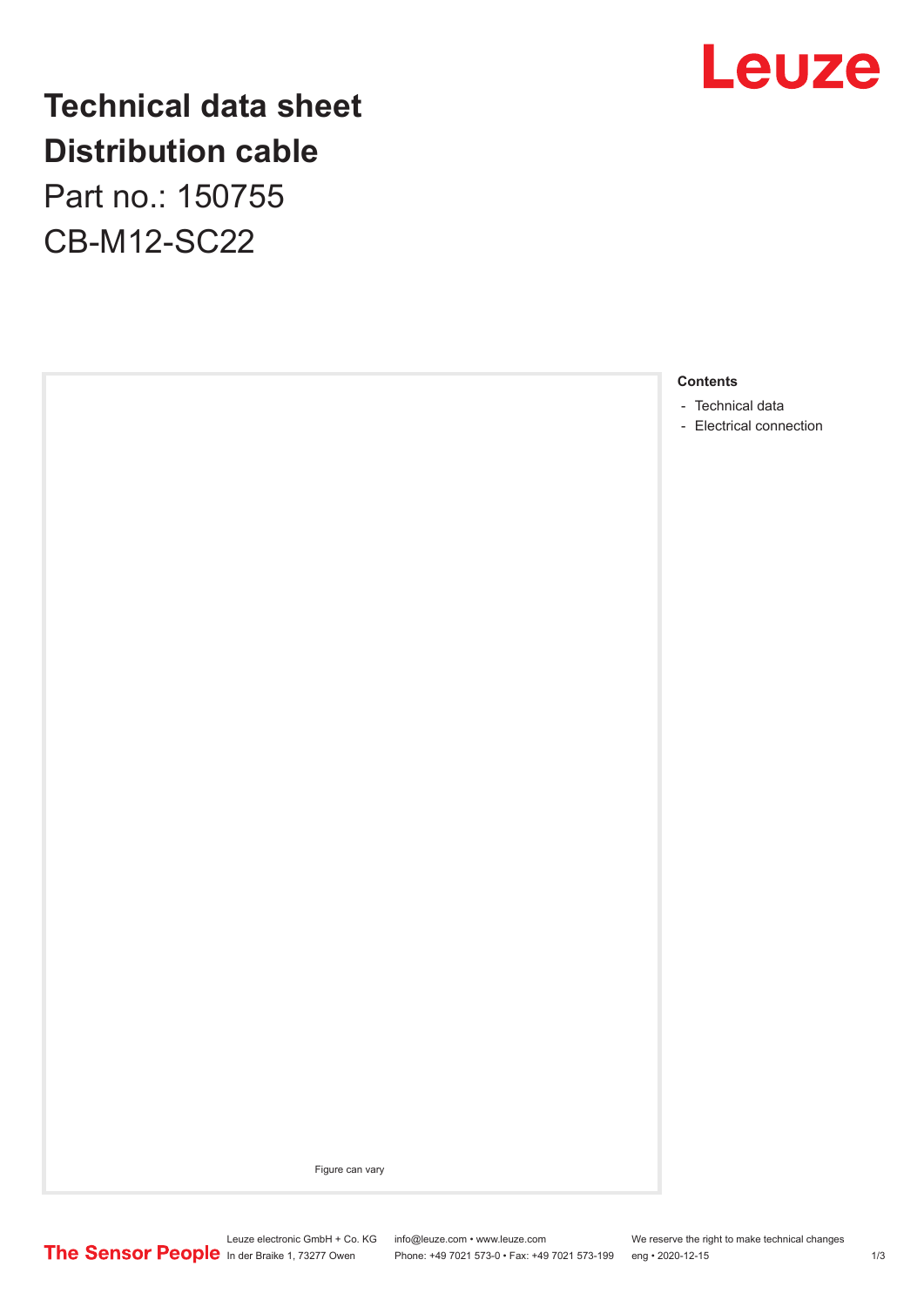### <span id="page-1-0"></span>**Technical data**

### **Basic data**

| Suitable for | COMPACT plus-m multiple light beam<br>safety devices |
|--------------|------------------------------------------------------|
|              | COMPACTplus-ml multiple light beam<br>safety devices |
|              | COPMACTplus-m safety light curtains                  |
|              |                                                      |

### **Connection**

| <b>Connection 1</b>       |                 |
|---------------------------|-----------------|
| <b>Type of connection</b> | Connector       |
| <b>Thread size</b>        | M <sub>12</sub> |
| <b>Type</b>               | Male            |
| No. of pins               | 4-pin           |
| Encoding                  | A-coded         |
| Version                   | Axial           |
|                           |                 |
| <b>Connection 2</b>       |                 |

| <b>Type of connection</b> | Connector       |
|---------------------------|-----------------|
| <b>Thread size</b>        | M <sub>12</sub> |
| <b>Type</b>               | Female          |
| No. of pins               | $4$ -pin        |
| Encoding                  | A-coded         |
| Version                   | Axial           |
|                           |                 |

### **Cable properties Number of conductors** 4 Piece(s) **Shielded** No **Cable design Distribution cable Cable length** 1,500 mm **Certifications Certifications** UL

Leuze

#### **Classification**

| <b>Customs tariff number</b> | 85444290 |
|------------------------------|----------|
| eCl@ss 5.1.4                 | 27279201 |
| $eC$ <sub>0</sub> $e$ ss 8.0 | 27440104 |
| eCl@ss 9.0                   | 27060311 |
| eCl@ss 10.0                  | 27440108 |
| eCl@ss 11.0                  | 27060311 |
| <b>ETIM 5.0</b>              | EC001855 |
| <b>ETIM 6.0</b>              | EC001855 |
| <b>ETIM 7.0</b>              | EC001855 |

#### **Connection 3**

| <b>Type of connection</b> | Connector       |
|---------------------------|-----------------|
| <b>Thread size</b>        | M <sub>12</sub> |
| <b>Type</b>               | Female          |
| No. of pins               | 4-pin           |
| Encoding                  | A-coded         |
| <b>Version</b>            | Axial           |

### **Electrical connection**

### **Connection 1**

| Type of connection | Connector |
|--------------------|-----------|
| <b>Thread size</b> | M12       |
| Type               | Male      |
| No. of pins        | 4-pin     |
| Encoding           | A-coded   |
| Version            | Axial     |

### **Connection 2**

| Type of connection | Connector       |
|--------------------|-----------------|
| <b>Thread size</b> | M <sub>12</sub> |
| <b>Type</b>        | Female          |
| No. of pins        | 4-pin           |
| Encoding           | A-coded         |
| Version            | Axial           |